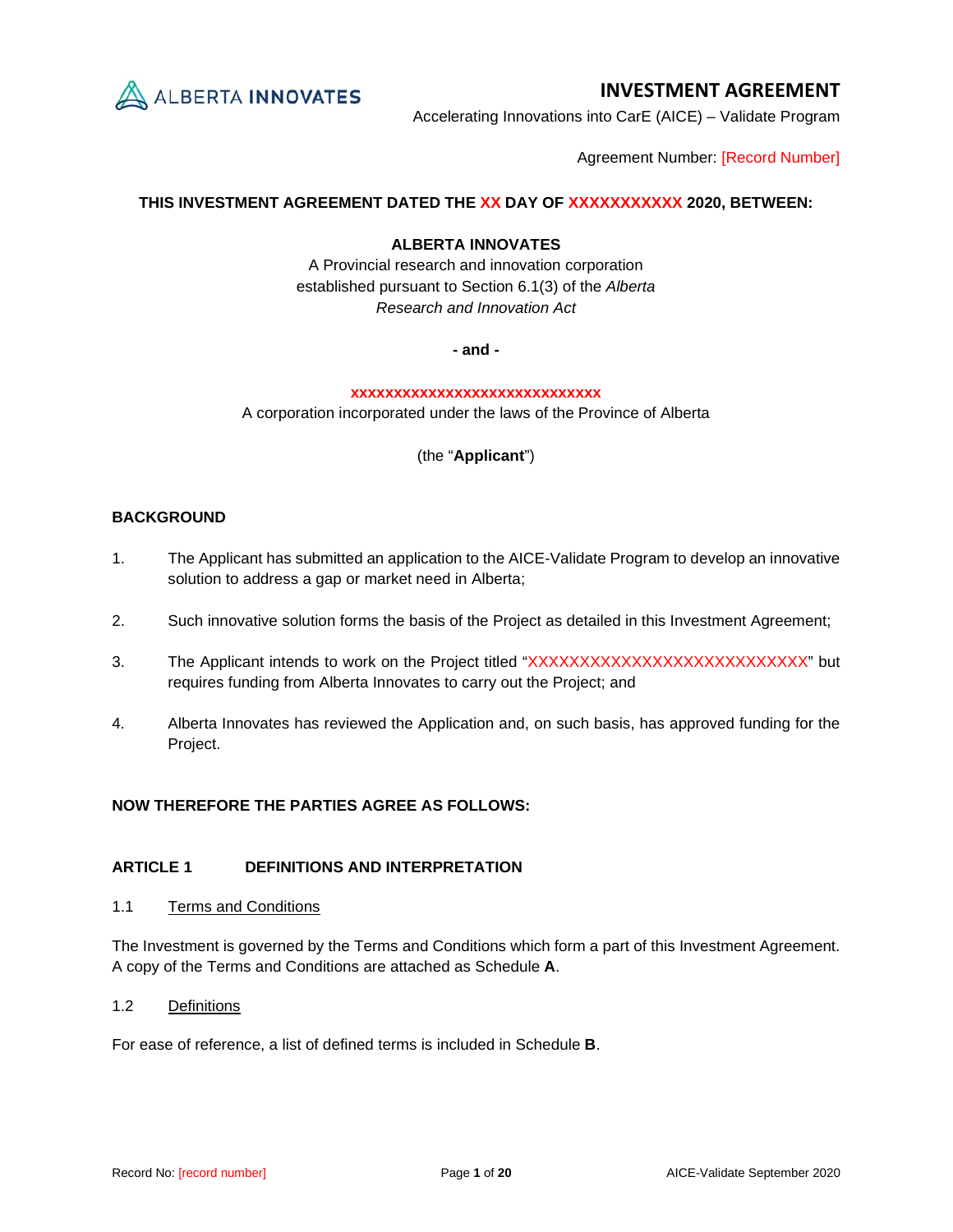

# **ARTICLE 2 PROJECT START AND COMPLETION DATES**

## 2.1 Project

The Applicant agrees to undertake the Project as described in its Application, a copy of which is attached as Schedule **C**, including achieving the Milestones as required by Section [4.2](#page-3-0) below.

## 2.2 Project Start Date

It is agreed between the Parties that the Project Start Date is **xxxxxxxxxx**.

## 2.3 Project Completion Date

It is agreed between the Parties that the Project Completion Date is **xxxxxxxxxxx.** If the Project is not completed by such date then, subject to an amendment agreed to between the Parties, Alberta Innovates may elect to terminate this Investment Agreement. In such event, Alberta Innovates will notify the Applicant of its decision to terminate as soon as reasonably practical and shall advise the Applicant of the effective date of termination. Alberta Innovates will have no liability or obligation to reimburse the Applicant for any Project Costs incurred after the effective date of termination and may require the Applicant to return any portions of the Investment which were spent on Ineligible Expenses. Additionally, any portion of the Investment not used and accounted for in accordance with this Agreement as of the Project Completion Date or earlier termination is repayable by the Applicant to AI at AI's request.

## 2.4 Effective Date of this Investment Agreement

The effective date of this Investment Agreement shall be the Project Start Date.

#### 2.5 Term of this Investment Agreement

The Term of this Investment Agreement shall start on the Project Start Date and end on the later of: (i) the date Alberta Innovates pays the final portion of the Investment; (ii) the date the Project, as described in the Application, is completed; or (iii) the date Alberta Innovates communicates its receipt and acceptance of the Final Report to the Applicant.

## **ARTICLE 3 INVESTMENT BY ALBERTA INNOVATES, CONTRIBUTIONS OF THE APPLICANT**

## 3.1 Investment by Alberta Innovates

Subject to the Terms and Conditions of this Investment Agreement, Alberta Innovates agrees to provide the Applicant with a contribution to the Project (the "Investment") not exceeding \$ xxxxxxx Canadian dollars in accordance with the payment schedule as set out in Schedule **D**. Notwithstanding the generality of the foregoing, Alberta Innovates reserves the right to withhold payment of any portion of the Investment if the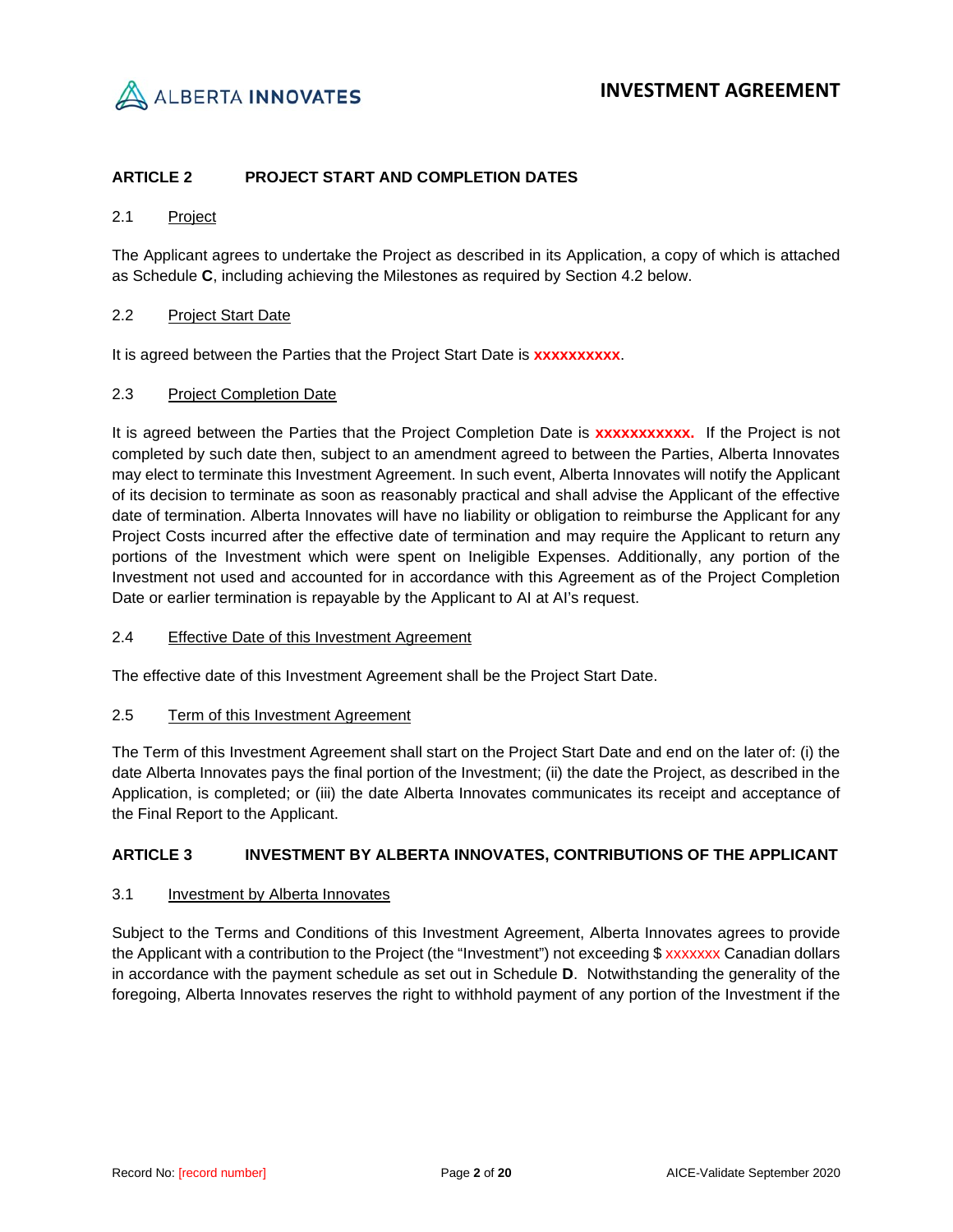

Applicant incurs a debt to Alberta Innovates, or its affiliates Innotech Alberta Inc. or C-FER Technologies (1999) Inc.

If the total Project Costs decrease, Alberta Innovates may elect to adjust its Investment pro-rata in accordance with such decrease. Alberta Innovates shall pay the Investment to the Applicant in the amounts and at the times specified in Schedule **D**.

## 3.2 Milestone Payments

The Investment will be paid over time in accordance with the critical Milestones as set out in Schedule **D**. A Project may have one or more Milestones, to be disbursed throughout the Term of this Investment Agreement, unless an extension is agreed to by the Parties. Upon completion of a Milestone, the Applicant is required to submit a Progress Report or Final Report (as the case may be) to Alberta Innovates.

## 3.3 Milestones Generally

Milestones may overlap, but Alberta Innovates will not review more than one Progress Report or issue more than one payment per calendar month.

## 3.4 Interest and Investment

The Applicant shall invest any portion of the Investment paid to the Applicant but not immediately required for the Project, in such a manner that the interest rate or other rate of return will be readily ascertainable.

## 3.5 In-Kind Contributions

For clarity, In-Kind contributions will only be recognized as eligible when the costs incurred by the Applicant are incidental to its ordinary course of business, directly attributable to the Project and easily auditable.

## 3.6 Contributions by the Applicant

The Applicant must apply, pay and deliver their Contribution as set out in Schedule **D**.

## 3.7 Eligible and Ineligible Expenses

The Investment shall only be applied towards Eligible Expenses pursuant to the terms of this Investment Agreement. Guidance concerning what constitutes an "Eligible Expense" versus an "Ineligible Expense" is provided under the definitions of those terms in Schedule **B**. It is a condition of the Investment that Alberta Innovates has the right to require the Applicant to repay to Alberta Innovates any portions of the Investment which were used to cover Ineligible Expenses, and such amount shall constitute a debt immediately owing and repayable on demand by the Applicant to Alberta Innovates.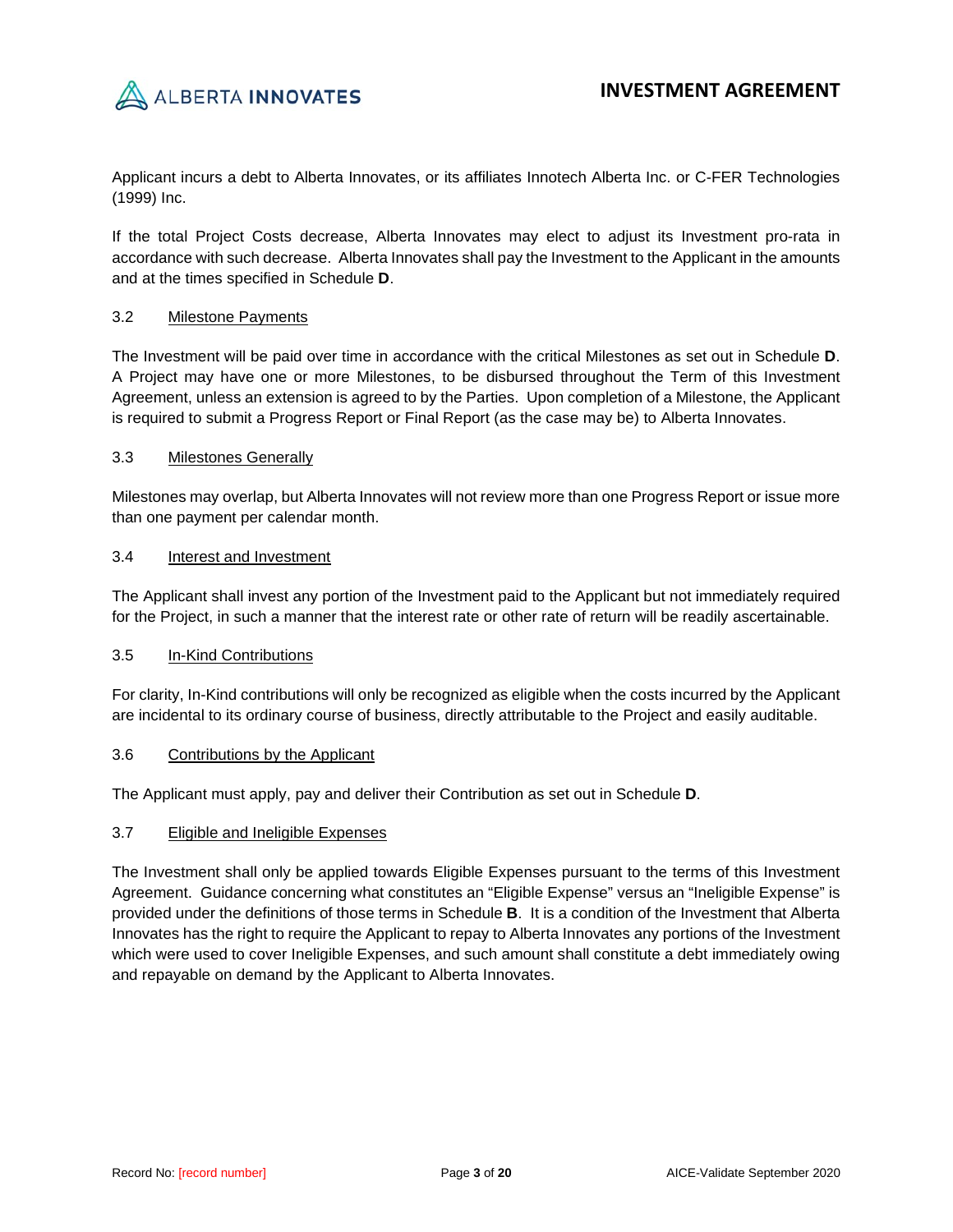

# **ARTICLE 4 MILESTONE, REPORTING AND PAYMENT TIMELINES**

## 4.1 Terms and Conditions

All Milestone Payments are subject to the Terms and Conditions. Alberta Innovates will pay and deliver the Investment to the Applicant at the times identified in Schedule **D** upon completion of the particular Milestone, and Alberta Innovates' written approval of the completed Progress Report or Final Report, as the case may be. Alberta Innovates may refuse to approve a Progress Report or Final Report, or request changes to such report, as determined in its sole discretion upon written notice to the Applicant advising of the reason for refusing approval and/or requesting a change.

## <span id="page-3-0"></span>4.2 Milestone, Reporting, and Payment Timelines

The Milestone, Reporting, and Payment Timelines are set out in Schedule **D**.

## 4.3 Reporting Obligations During the Project

Alberta Innovates is a Provincial (Crown) Corporation. It is owned by the Government of Alberta. One of Alberta Innovates primary mandates is to support the development and commercialization of new and innovative technologies for the benefit of Alberta and Albertans. In doing so, Alberta Innovates invests public dollars to support the projects it funds. For that reason, Alberta Innovates is required to report to the Government of Alberta on its use of grant funding, to ensure Alberta Innovates mission and mandate are being achieved.

Regular Applicant reporting is a requirement, both during the Term and afterward. Upon the completion of a Milestone (as set out in Schedule D) the Applicant is required to submit a Progress Report in the form provided by Alberta Innovates. These Progress Reports are required to be submitted within thirty (30) days of the completion of the given Milestone. If the Applicant does not provide a Milestone Report as required, this will be considered a default and Alberta Innovates may withhold payment of any portion of the Investment associated with that Milestone.

For the final Milestone of the Project, the Applicant will provide Alberta Innovates with a Final Report within thirty (30) days of the Project Completion Date. All Report templates (both for Milestone Reports and Final Reports) will be provided by Alberta Innovates. These templates will clearly differentiate between sections that are considered confidential (and can only be disclosed to the Government of Alberta but to no other party), versus portions that are considered non-confidential and can be disclosed in the public domain. For clarity, all Reports (both Milestone Reports and the Final Report) may be disclosed to the Government of Alberta in their entirety, on a strictly confidential basis.

The Final Report is intended to provide a high level summary of the Project. It allows Alberta Innovates to compare the actual results achieved to key performance indicators set at the outset of the Project, and to gauge whether the Project was successful. The Final Report may also be used to report to the Government of Alberta. Alberta Innovates will not publish the non-confidential portion of the Final Report in the public domain for six (6) months following the Project Completion Date. If this period is not sufficient for the Applicant to protect its Intellectual Property, or to publish its results in an academic journal or trade industry publication, the Applicant may request a further six (6) month extension. Alberta Innovates will not unreasonably withhold or delay its consent to such a request.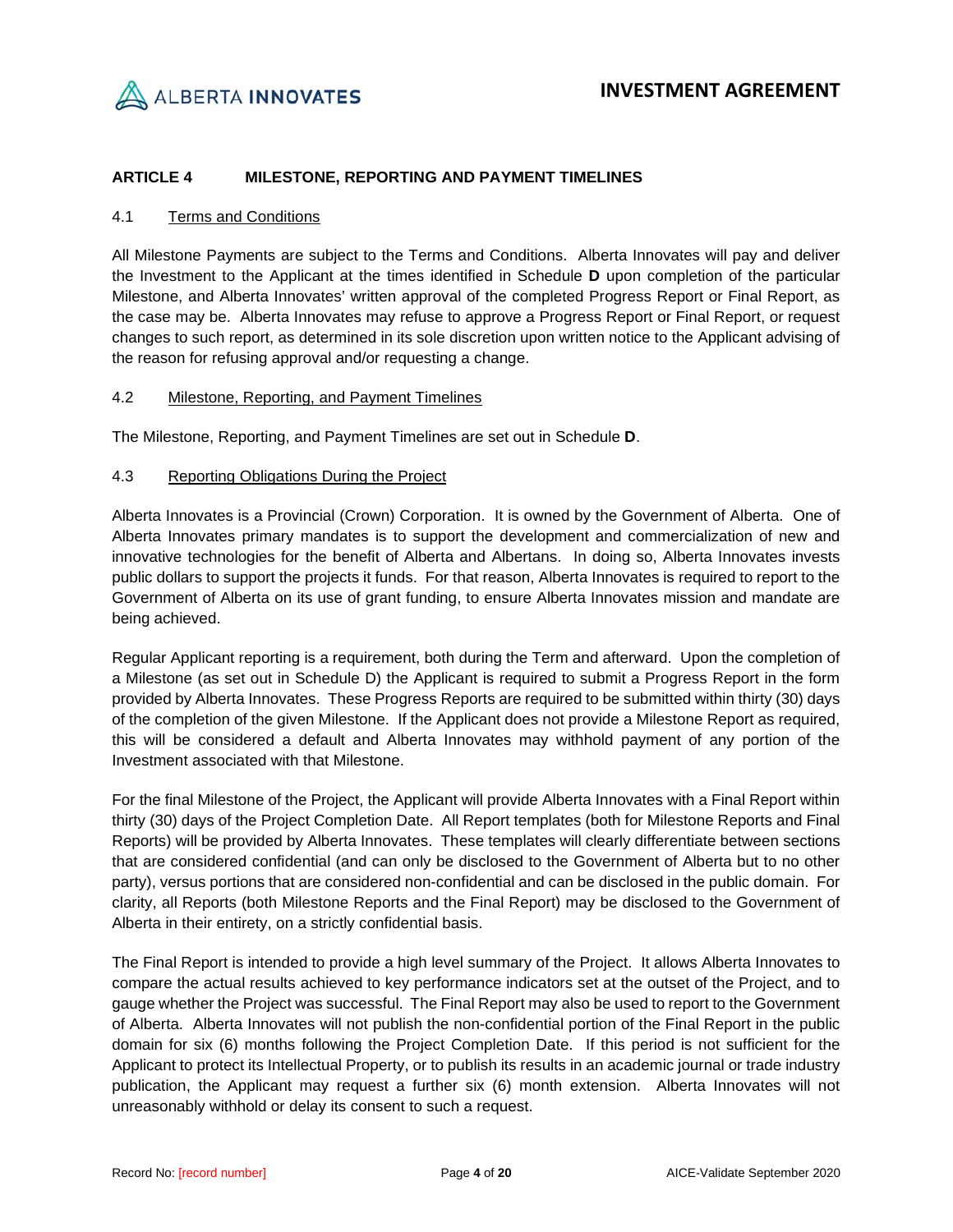

# 4.4 Annual Surveys

The Applicant further agrees to complete an annual survey in a format to be provided by Alberta Innovates, both during the Term of the Project and for five (5) years thereafter. The information contained within these surveys may be disclosed to third parties or published in the public domain without further notice to the Applicant, provided that prior to such disclosure Alberta Innovates will aggregate such information by removing any identifying particulars of the Applicant. All such information is deemed to be non-confidential for all of Alberta Innovates' purposes and the Applicant agrees to provide such information when requested by Alberta Innovates for five (5) years after the Project Completion Date. Failure to complete the annual surveys may result in the Applicant being ineligible for future funding from Alberta Innovates.

# **ARTICLE 5 CHANGES TO THE PROJECT**

# 5.1 Changes and Review Procedure

Alberta Innovates expects the Applicant to set reasonable Milestone start and completion dates, anticipating times during the Term of the Project when setbacks or unavoidable delays may occur. Should an unforeseen circumstance arise whereby it is not possible to meet the deliverables set out in a particular Milestone, the Applicant may request an amendment to the Investment Agreement by contacting Alberta Innovates' representative set out i[n ARTICLE 6](#page-5-0) below no later than two (2) weeks prior to the next Milestone completion date. Changes may include, but are not limited to, the following: (i) an increase or decrease in the Investment associated with a particular Milestone, or the Project as a whole; (ii) a proposed change in the scope of the Project; (iii) a delay in the completion of a Milestone, irrespective of any impact on the Project Completion Date; (iv) a Change in Control of the Applicant; or (v) any other changes as determined by Alberta Innovates. Upon review of the request, Alberta Innovates may, at its sole and unfettered discretion, approve, decline or request further information concerning the change. Should a change be approved by Alberta Innovates, the remainder of the Investment Agreement shall remain in full force and effect unamended. Depending on the nature of the change, Alberta Innovates may require the Parties to execute an amendment to the Investment Agreement or by notice to all Parties that a new Milestone, Reporting & Payment Schedule **D** has been approved. If the requested change is declined, the Applicant may either elect to proceed with the Project as previously approved by Alberta Innovates or terminate the Investment Agreement, in which case no further payments from the Investment will be provided.

## 5.2 Cumulative Changes in Excess of Twelve Months

For clarity, any changes over the Term of the Project that result in more than a twelve (12) month extension from the original Project Completion Date will not be approved by Alberta Innovates. Should such changes delay the Project Completion Date for more than twelve (12) months from the initial Project Completion Date, all funding from Alberta Innovates shall cease on the day after the one year anniversary of the original Project Completion Date, unless otherwise approved by Alberta Innovates in writing.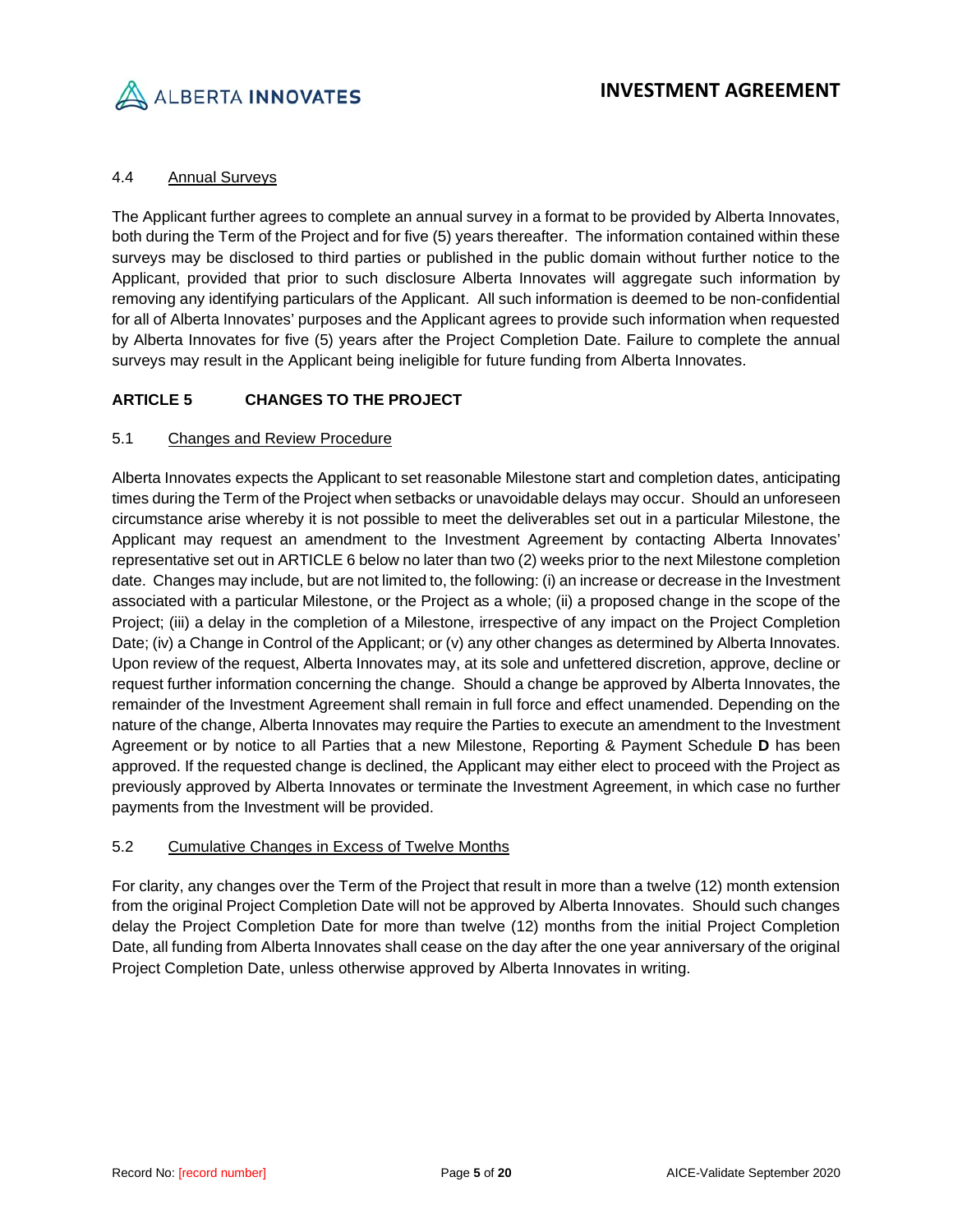

## <span id="page-5-0"></span>**ARTICLE 6 NOTICES**

## 6.1 Generally

Any notice or other communication regarding the matters contemplated by this Investment Agreement shall be delivered to the individuals listed below and must be in writing and delivered by courier, registered mail or email, as follows:

## **IF TO ALBERTA INNOVATES**:

#### **For Project Matters:**

| Name:    | Sean DeWitt, Senior Business Partner, Health Innovation |
|----------|---------------------------------------------------------|
| Address: | 1500 - 10104 103 Ave NW, Edmonton, AB T5J 4A7           |
| Phone:   | (780) 429-7660                                          |
| Cell:    | (780) 691-7786                                          |
| Email:   | sean.dewitt@albertainnovates.ca                         |

## **For Agreement Matters:**

| Name:    | Amanda Brambilla, Senior Program Associate  |
|----------|---------------------------------------------|
| Address: | 250 Karl Clark Rd. NW, Edmonton, AB T6N 1E4 |
| Phone:   | (780) 450-5569                              |
| Email:   | amanda.brambilla@albertainnovates.ca        |

## **IF TO THE APPLICANT**:

Please complete the following:

## **For Project Matters:** Name:

Address: Phone: Email:

## **For Agreement Matters:**

Name: Address: Phone: Email:

If the individual named above is different than the Applicant Representative named in the Application, such person must have the authority and permission to have access to the Application and any attachments, the Investment Agreement, and all future correspondence, forms and other documentation. The person listed above is deemed the Applicant Representative on a go-forward basis.

A notice is deemed to be delivered and received on the date of delivery if delivered prior to 4:30 p.m.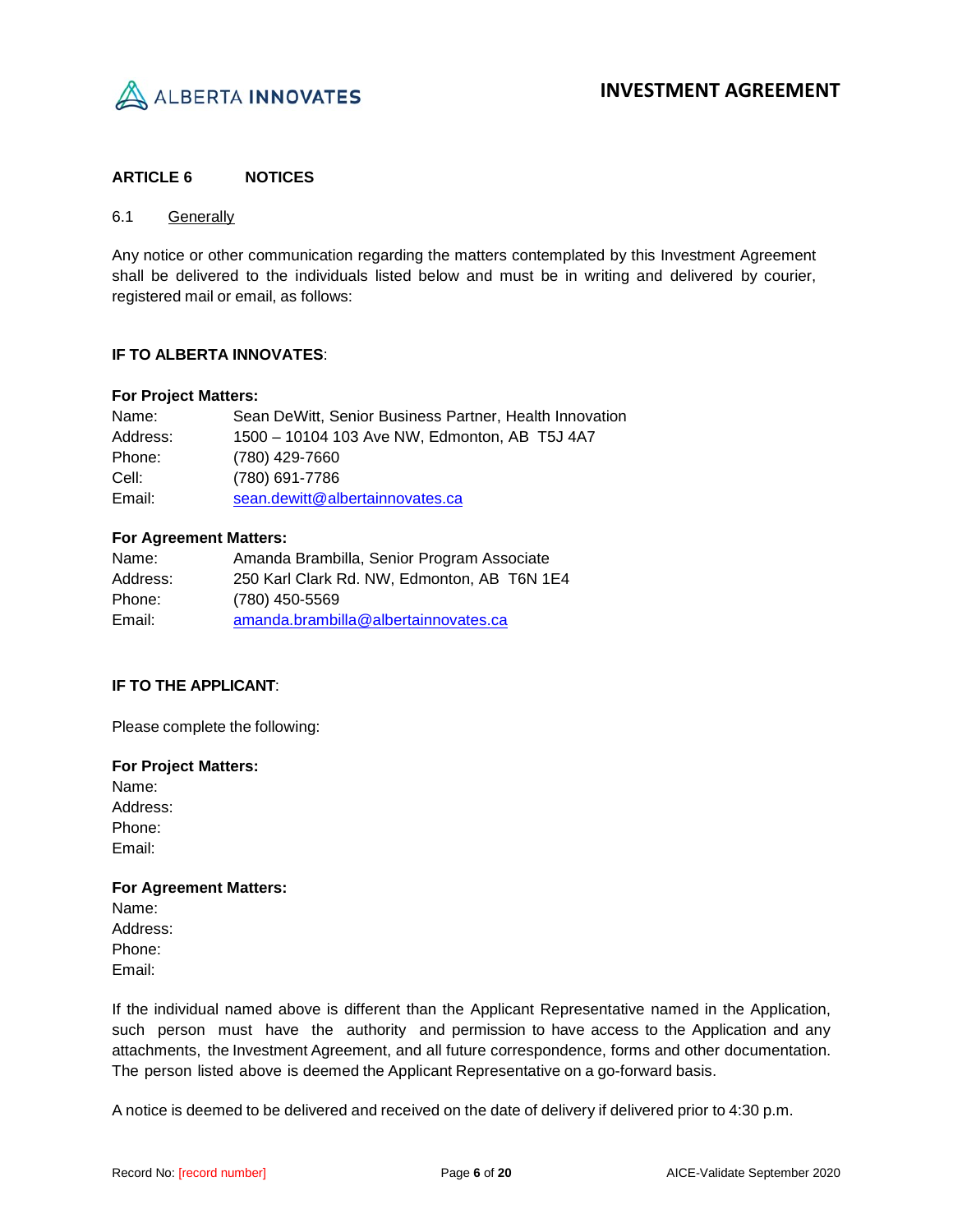

(MST time) on a Business Day and otherwise on the next Business Day.

A Party may change its address for service from time to time by notice given to the other Party in accordance with the foregoing provisions.

*[The remainder of this page has been intentionally left blank. Signature pages follow]*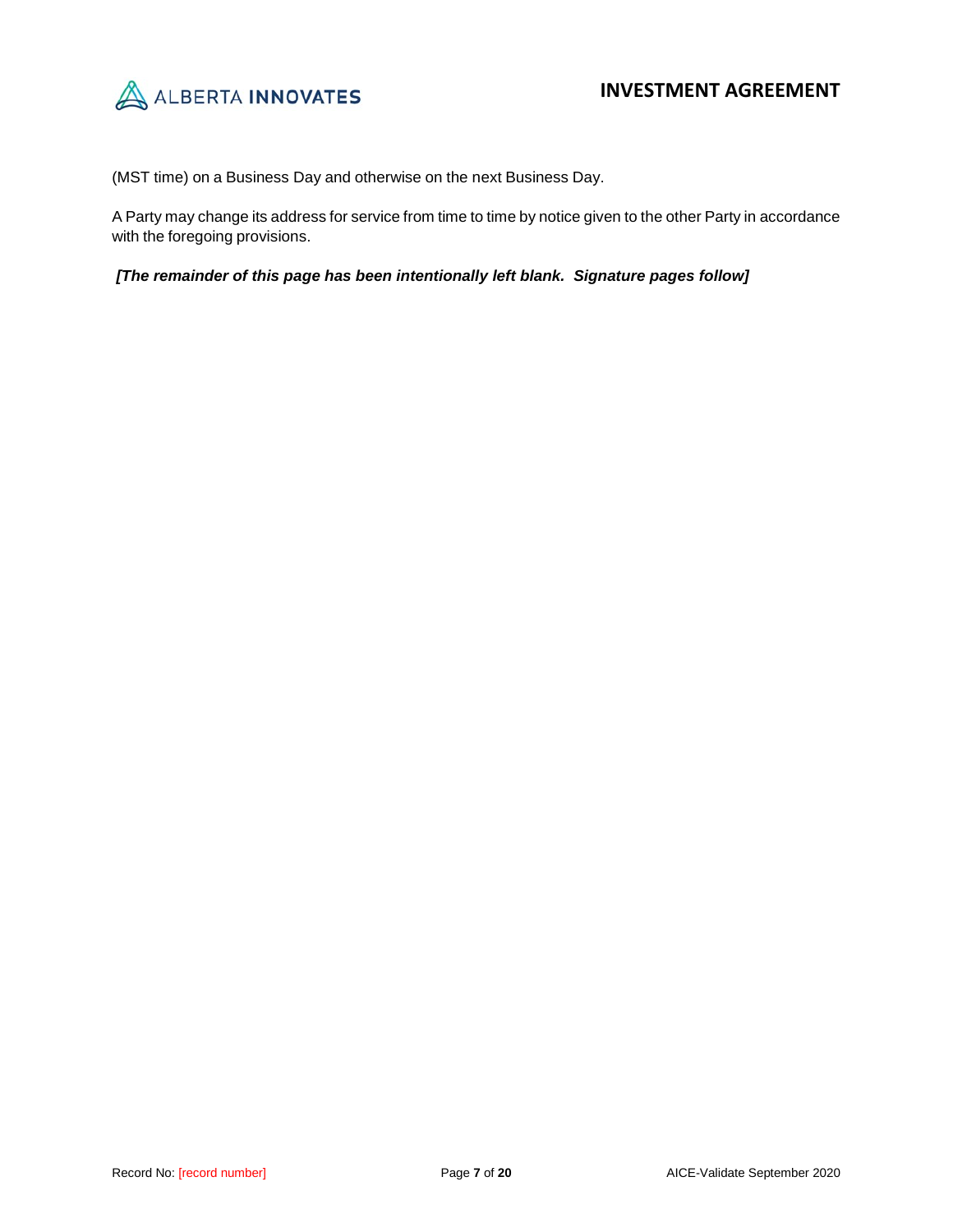

# **ALBERTA INNOVATES**

Raja Mita Executive Director, Health Innovation

Tim Murphy Vice President, Health

[THIS SPACE LEFT INTENTIONALLY BLANK]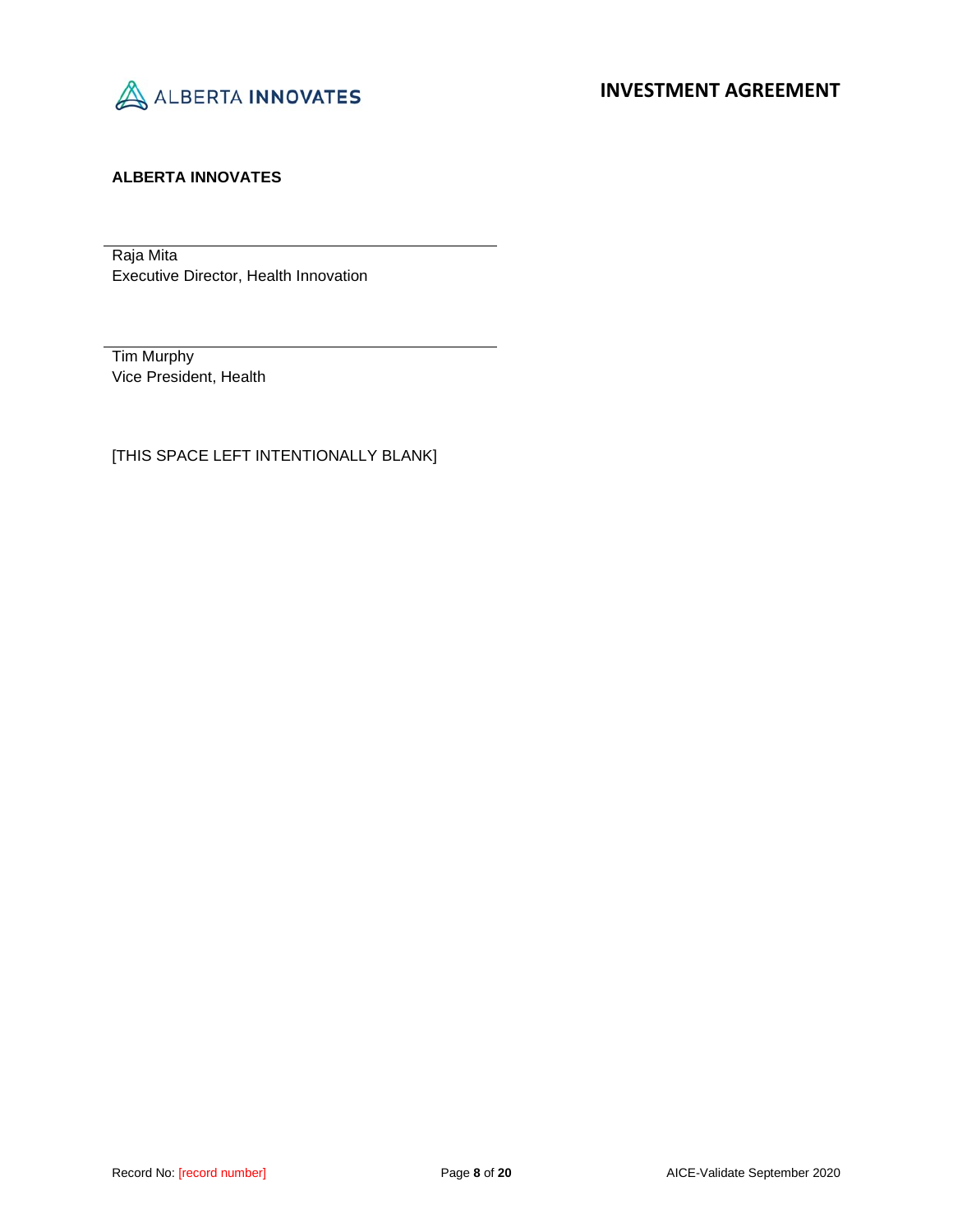

# **CONSENT AND ACKNOWLEDGEMENT TO BE BOUND TO THE INVESTMENT AGREEMENT BY THE APPLICANT:**

The undersigned agrees to be bound by this Investment Agreement.

### **xxxxxxxxxxxxxxxxxxxxxxxxxxxxxxxxxxxx**

Per: (printed name):

Position:

I have authority to bind the company.

[THIS SPACE LEFT INTENTIONALLY BLANK]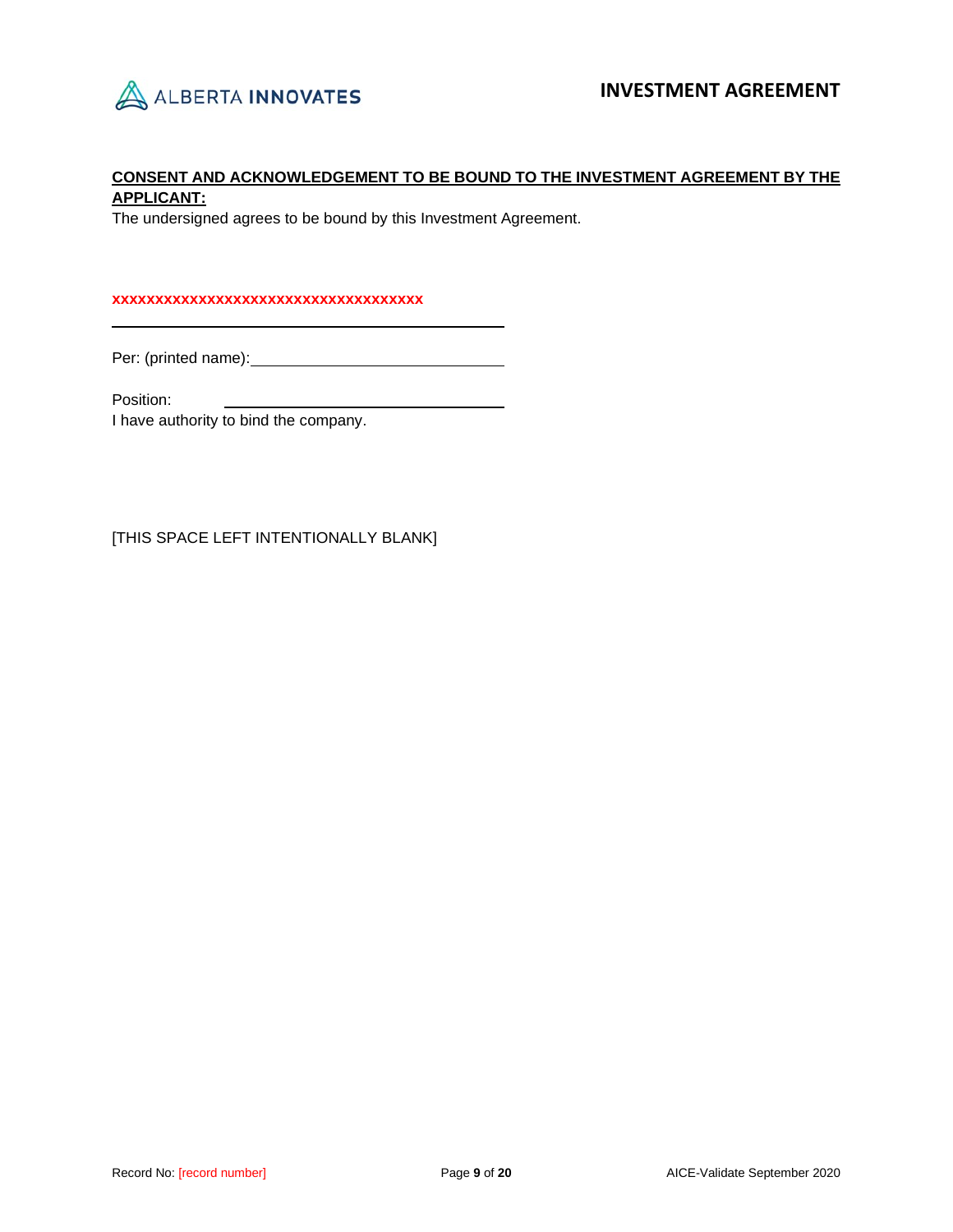

## **SCHEDULE A – TERMS AND CONDITIONS**

#### **THE FOLLOWING LEGAL TERMS AND CONDITIONS ARE INCORPORATED INTO AND FORM PART OF THE INVESTMENT AGREEMENT. PLEASE REVIEW THESE TERMS CAREFULLY.**

#### **1. Conditions of Payment**

Alberta Innovates' obligation to pay the Investment, or any portion or instalment thereof, is conditional on:

- (a) the Applicant at all times being in compliance with the Investment Agreement;
- (b) the Project progressing as set out in Article 4 MILESTONE, REPORTING AND PAYMENT TIMELINES above;
- (c) the Project being completed by the Project Completion Date;
- (d) the Contribution to carry out and complete the Project remaining in place and being applied in accordance with Article 4 MILESTONE, REPORTING AND PAYMENT TIMELINES;
- (e) timely completion of all Reports as required.

#### **2. Use of Sub-Contractors**

It is understood that the Applicant may require the use of another entity as a Sub-Contractor in order to adequately complete the Project. Where such Sub-Contractors are utilized, a collaboration letter, contract or agreement between the Applicant and the Sub-Contractor(s) must be in place prior to the Applicant proceeding with the Milestone which requires assistance from the Sub-Contractor, and a copy of the same will be provided to Alberta Innovates upon request, and on a strictly confidential basis. The Applicant shall be solely responsible for all work, acts, defaults any liabilities of any Sub-Contractor(s) so engaged and agree to release Alberta Innovates from all liability in respect of same.

#### **3. Alberta Innovates' Right to Terminate Funding**

Notwithstanding any other term of this Investment Agreement, Alberta Innovates may terminate its obligations under this Investment Agreement immediately or at any time during the Term in the event the Government of Alberta at any time suspends, revokes, reduces or terminates funding to Alberta Innovates. In such event this Investment Agreement shall terminate immediately subject to the obligation of the Applicant to provide a summary Report as set out below. Alberta Innovates will notify the Applicant of such suspension as soon as is reasonably practicable.

Notwithstanding any other terms of this Investment Agreement, Alberta Innovates may terminate this Investment Agreement at any time without cause on thirty (30) days' written notice to the Applicant, and Alberta Innovates' obligation to make any further payments of the Investment shall cease upon delivery of such notice.

Alberta Innovates additionally has the right to unilaterally terminate the Investment for any Project that incurs a Default or a Change of Control. However, Alberta Innovates will not terminate the Investment in the case of a Change of Control where:

- (a) the Applicant continues to satisfy the minimum requirements to be eligible for the Program; and
- (b) Alberta Innovates, the Applicant, and the new entity execute an assignment and novation agreement whereby the original Applicant agrees to assign its rights to the new entity, and the new entity assumes all obligations under the Investment Agreement and Alberta Innovates consent to such assignment and assumption.

In the event of early termination as aforesaid, the Applicant will not be obligated to deliver the Final Report, but will provide to Alberta Innovates a Progress Report summarizing the outcomes of the Project up to the effective date of such termination, such report to be delivered not later than ninety (90) days from the date of termination.

#### **4. Termination of the Project for Delay**

If the Applicant suspends or delays the Project for any reason whatsoever for a period in excess of one (1) year, or for periods which in the aggregate exceed twelve (12) months during the Term of the Project, then Alberta Innovates may terminate this Investment Agreement immediately upon notice to the Applicant, in which case Alberta Innovates will have no further payment obligation. If the Applicant terminates its part of the Project for any reason prior to the Project Completion Date, Alberta Innovates must be notified immediately. Nothing will excuse the Applicant from providing a Progress Report summarizing the outcomes of the Project up to such date of termination.

Upon receipt of notice of termination except for reason of Default, the Applicant shall be entitled to be reimbursed for actual costs legally incurred prior to the date of termination, including all direct costs incurred in winding down the Project, which such reasonable costs will include actual non-cancellable, legal commitments made by the Applicant, as confirmed and approved by Alberta Innovates. The Applicant will use reasonable efforts to ensure that any financial commitments made by the Applicant during this Investment Agreement which can be terminated immediately upon receipt of notice of termination to ensure the liabilities created pursuant to this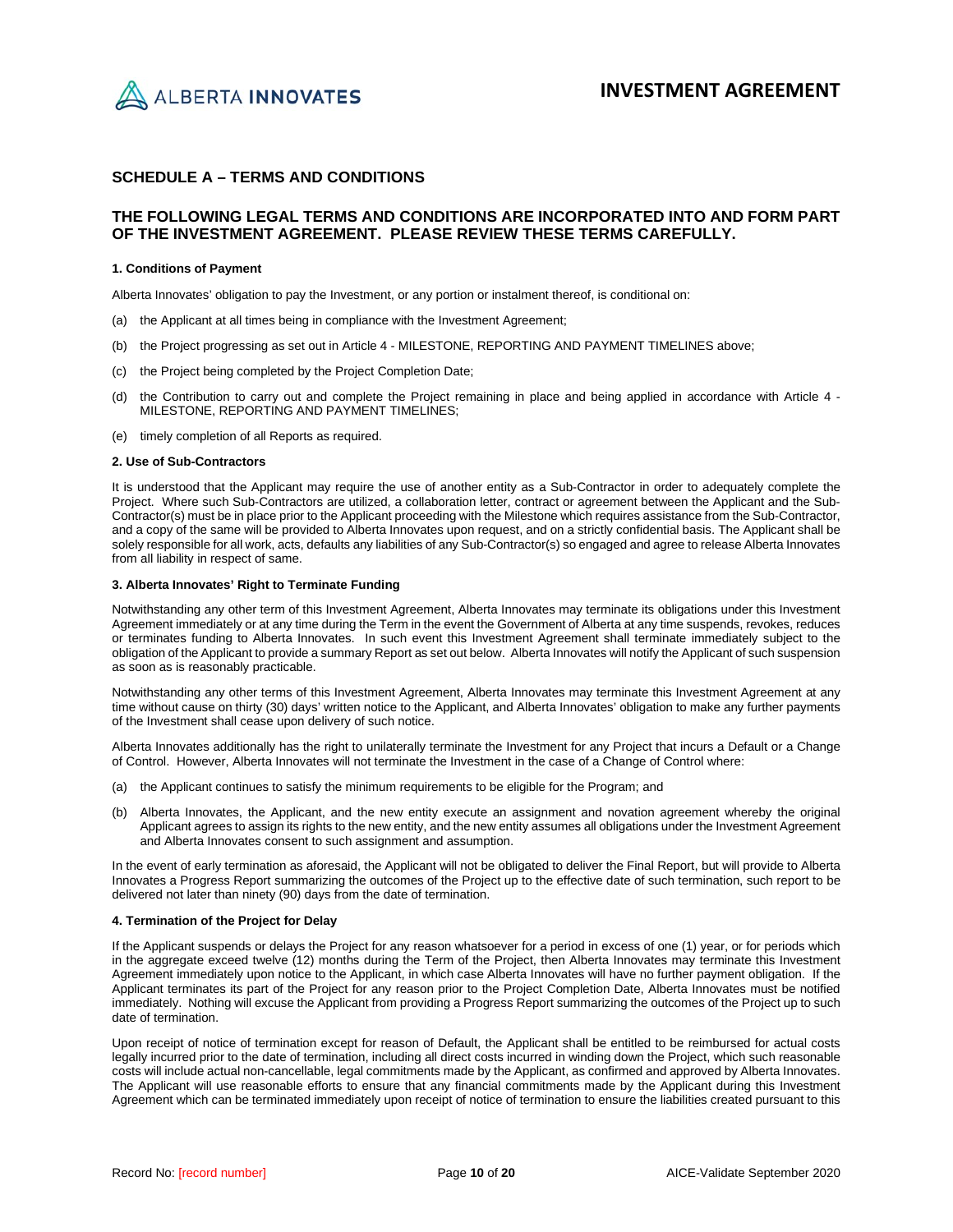

Investment Agreement are reduced to a minimum.

#### **5. Repayment of the Investment**

Alberta Innovates has the right to require the Applicant to repay any portions of the Investment paid to the Applicant where:

- (a) the Applicant fails to comply with all reporting requirements set out in this Investment Agreement;
- (b) the Project is terminated by the Applicant prior to the Project Completion Date; or
- (c) the Applicant incurs a Default.

In any of these instances, any amount of the Investment already advanced to the Applicant shall constitute a debt owed by the Applicant to Alberta Innovates on a dollar for dollar basis, together with interest, which shall accumulate from and after the date of notice of rescission from Alberta Innovates at the prime rate for commercial loans fixed by the Royal Bank of Canada at that date, plus 3%. Such debt plus accrued interest is due and payable within forty-five (45) days of Alberta Innovates delivering the notice of rescission.

For clarity, Alberta Innovates will not require the Applicant to repay portions of the Investment where a Milestone could not be completed, or one of the desired outcomes of the Project was not achieved, despite the best efforts of the Applicant. Alberta Innovates acknowledges that unforeseen technical issues and other delays may occur which are outside the Applicant's reasonable control, and for that reason the Applicant is offered the opportunity to request an amendment to this Investment Agreement, per the procedure set out in Article 5.1 above – Changes and Review Procedure. Alberta Innovates may however require the Applicant to repay all or a portion of the Investment in any of the circumstances listed above where there is evidence of misuse of the Investment, a serious breach or Default, or other egregious behaviour on the part of the Applicant, as determined by Alberta Innovates in its sole discretion.

#### **6. Intellectual Property**

Alberta Innovates makes no claim to any Intellectual Property generated as a result of its Investment in the Project. The Applicant acknowledges the importance to Alberta Innovates that any Intellectual Property that may be generated through the Project be used to the benefit of Alberta and Albertans. Ownership of any Intellectual Property developed through the Project will follow the practices of the Applicant and agreement(s) to which the Applicant is a party, and a copy of such agreement must be provided to Alberta Innovates as proof of compliance with this requirement upon request, and on a strictly confidential basis.

#### **7. Representations and Warranties**

Alberta Innovates represents and warrants that:

- (a) it is a Provincial research and innovation corporation established pursuant to the laws of Alberta and is in good standing under the laws of such jurisdiction;
- (b) it has all necessary power and authority to enter into, deliver, and perform its obligations under this Investment Agreement and all necessary action has been taken to approve this Investment Agreement and the transactions contemplated herein; and
- (c) the entering into and performance of this Investment Agreement does not violate or breach any other agreement to which Alberta Innovates is a party, or any of its constating documents.

#### **8. Representations of the Applicant**

The Applicant represents and warrants that, both at the time of signing this Investment Agreement and throughout the Term:

- (a) all information contained in the Application, together with any other documentation provided to Alberta Innovates in relation to the Project is accurate and complete, and will remain so in all material respects during the Term of this Investment Agreement;
- (b) it has made full, true and plain disclosure of all facts relevant to the Project and its commitments under this Investment Agreement and will comply with same throughout the term, including specifically any ongoing disclosure and reporting obligations;
- (c) it has all necessary power and authority to execute, deliver and perform its obligations under this Investment Agreement and all necessary action has been taken by it to approve this Investment Agreement and the transactions contemplated hereby;
- (d) the entering into and performance of this Investment Agreement does not violate or breach any other agreement to which it is a party or any of its constating documents, and that throughout the Project it will remain an eligible entity under the guidelines set out in the Program Guide;
- (e) it will ensure that the individuals named in the Project who are employees or contractors of the Applicant will be assigned to or otherwise enabled to perform their respective roles in the Project;
- (f) it will complete the Project in accordance with Schedule **D** and the Application;
- (g) it will only use the Investment solely for Eligible Expenses related to the Project; and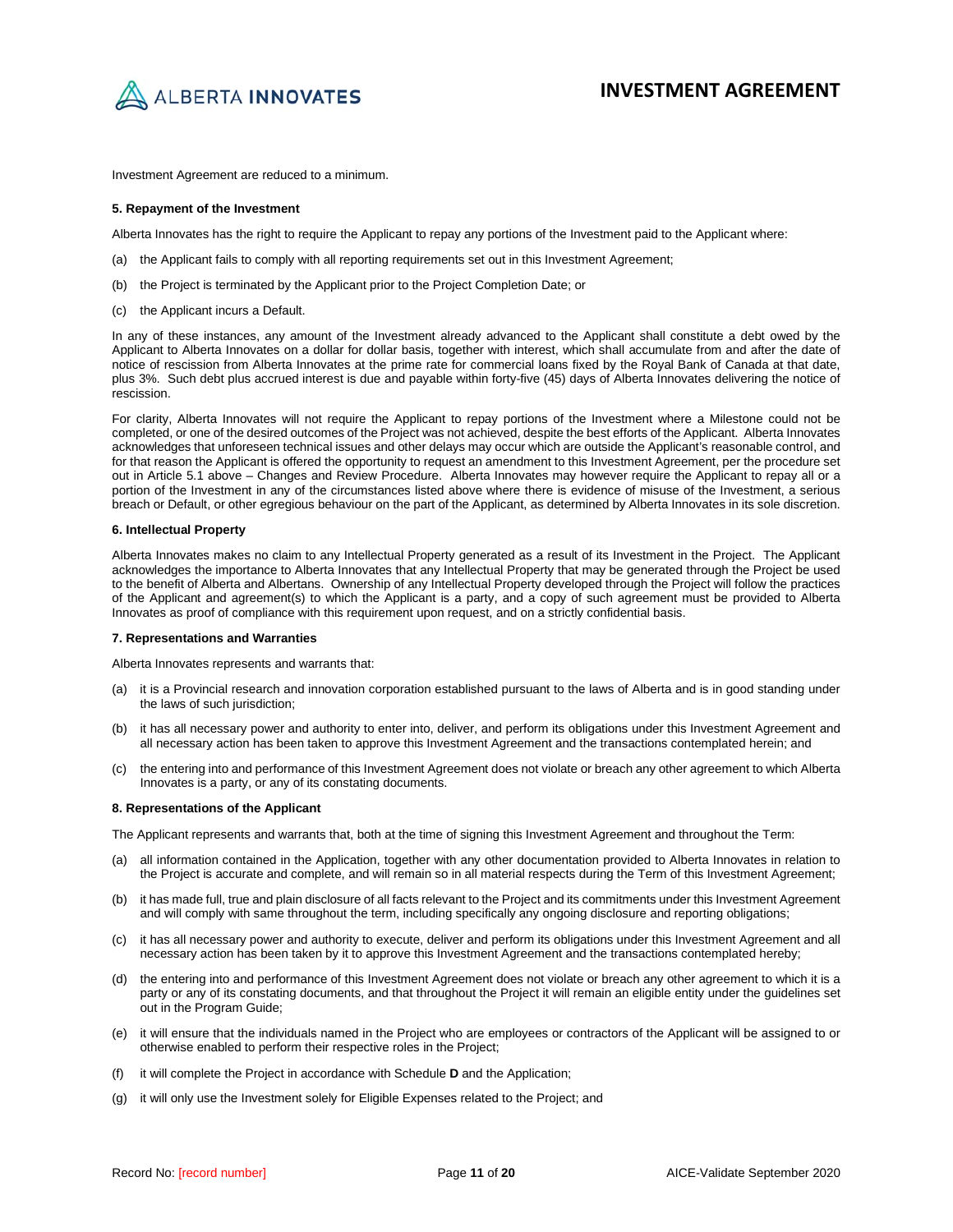

(h) it will not change the Project in any way from what is set out in the Application without the prior written consent of Alberta Innovates, which consent may be withheld for any reason.

#### **9. Records, Reporting and Monitoring**

During the Term and for a period of five (5) years thereafter, the Applicant shall maintain or cause to be maintained full, accurate and complete records of the activities conducted in furtherance of, and the results achieved through the conduct of the Project, including without limitation full, accurate and complete records and books of account relating to the receipt and expenditure of the Investment. The Applicant acknowledges that certain records required to be maintained under this Investment Agreement may be subject to the protection and access provisions of the *Freedom of Information and Protection of Privacy Act* (Alberta) (FOIP). Alberta Innovates may, from time to time, upon reasonable prior notice to the Applicant, audit or examine the records or books of account to be maintained in accordance with this section. The costs of any such audit, examination or report shall be paid by Alberta Innovates unless such audit, examination or report reveals a breach of this Investment Agreement or a failure by the Applicant to maintain proper records as required by this section, in which case the costs shall be paid by the Applicant.

Alberta Innovates shall be entitled, at reasonable times and upon reasonable prior notice to the Applicant to have their authorized agents attend at the premises of the Applicant or the location where the Project is being carried out for the purposes of examining the files, documents, records and other assets pertaining to the Project, or to assess whether the Applicant is complying with the terms of this Investment Agreement. The Applicant agrees to provide Alberta Innovates' authorized agents with all such assistance as may be reasonably required during such inspection. For clarity, such right of inspection shall be limited to the purpose of ascertaining whether this Investment Agreement has been complied with, and Alberta Innovates will not have any general right to obtain custody or copies of the records of the Applicant except as contemplated by this section.

#### **10. Forms**

The Applicant agrees to use Alberta Innovates' standard form documents found on the Alberta Innovate[s Grants Management System](https://albertainnovates.smartsimple.ca/s_Login.jsp) (GMS), and other forms or reporting templates which may be provided by Alberta Innovates from time to time during the course of completing and reporting on the Project. Alberta Innovates may update or amend its standard forms from time to time without notice to the Applicant. Accordingly, the Applicant is encouraged to access the particular form from Alberta Innovates' website at the time it is required in order to ensure the most current version of the form is used.

#### **11. Publications and Public Messaging**

All publications, presentations and public messages concerning the Investment, or the Project must acknowledge the contribution of Alberta Innovates, the Ministry of Jobs Economy and Innovation and the Government of Alberta, where applicable, and be provided to Alberta Innovates in draft form for review to ensure appropriate acknowledgement is included in accordance with this Section 11, such confirmation to be received no later than ten (10) Business Days from the date of the request. Use of the full legal name 'Alberta Innovates' is required, rather than 'AI' or a similar acronym. Such approvals shall not be unreasonably withheld. Alberta Innovates' financial support or investment in a Project in no way constitutes an endorsement of the Project or the Applicant, and any suggestion or statement that Alberta Innovates endorses or approves of a Project or a party involved in the Project is strictly prohibited and may result in termination of this Investment Agreement by Alberta Innovates.

#### **12. Non-Confidential Information and Publication of Non-Confidential Information**

In accordance with ARTICLE 4, the Applicant acknowledges and agrees that, as a public body, Alberta Innovates is required to report on and promote the success of innovation initiatives within the Province of Alberta. Accordingly, Alberta Innovates may publish and/or disseminate in the public domain certain information about the Project contained in the Application, the Progress and Final Reports, and/or annual surveys, but only where such information is explicitly marked as 'non-confidential'. Alberta Innovates may also use and disclose the Final Report in accordance with the terms of ARTICLE 4.3.

#### **13. Freedom of Information (FOIP)**

Alberta Innovates is governed by FOIP. This means Alberta Innovates may be asked to disclose the information received under this Investment Agreement, or other information delivered to Alberta Innovates in relation to the Project, when an access request is made by anyone in the general public.

In the event an access request is received by Alberta Innovates, exceptions to disclosure within FOIP may apply. If an exception to disclosure applies, certain information may be withheld from disclosure. The Applicant is encouraged to familiarize itself with FOIP. Information regarding FOIP can be found a[t http://www.servicealberta.ca/foip/.](http://www.servicealberta.ca/foip/)

#### **14. Liability and Indemnities**

Alberta Innovates shall not be liable in any way whatsoever to the Applicant or any of its directors, officers, employees, agents, personal legal representatives and/or heirs for any losses, damages or claims, including but not limited to indirect, incidental, consequential, or special damages or any loss of profits, loss of business opportunity, loss of revenue, or any other loss or injury suffered or arising in any way whatsoever in the course of the Project, whether arising before or after submitting an Application or entering into the Investment Agreement with Alberta Innovates.

The Applicant agrees to indemnify, defend and hold harmless Alberta Innovates, its directors, officers, employees and agents against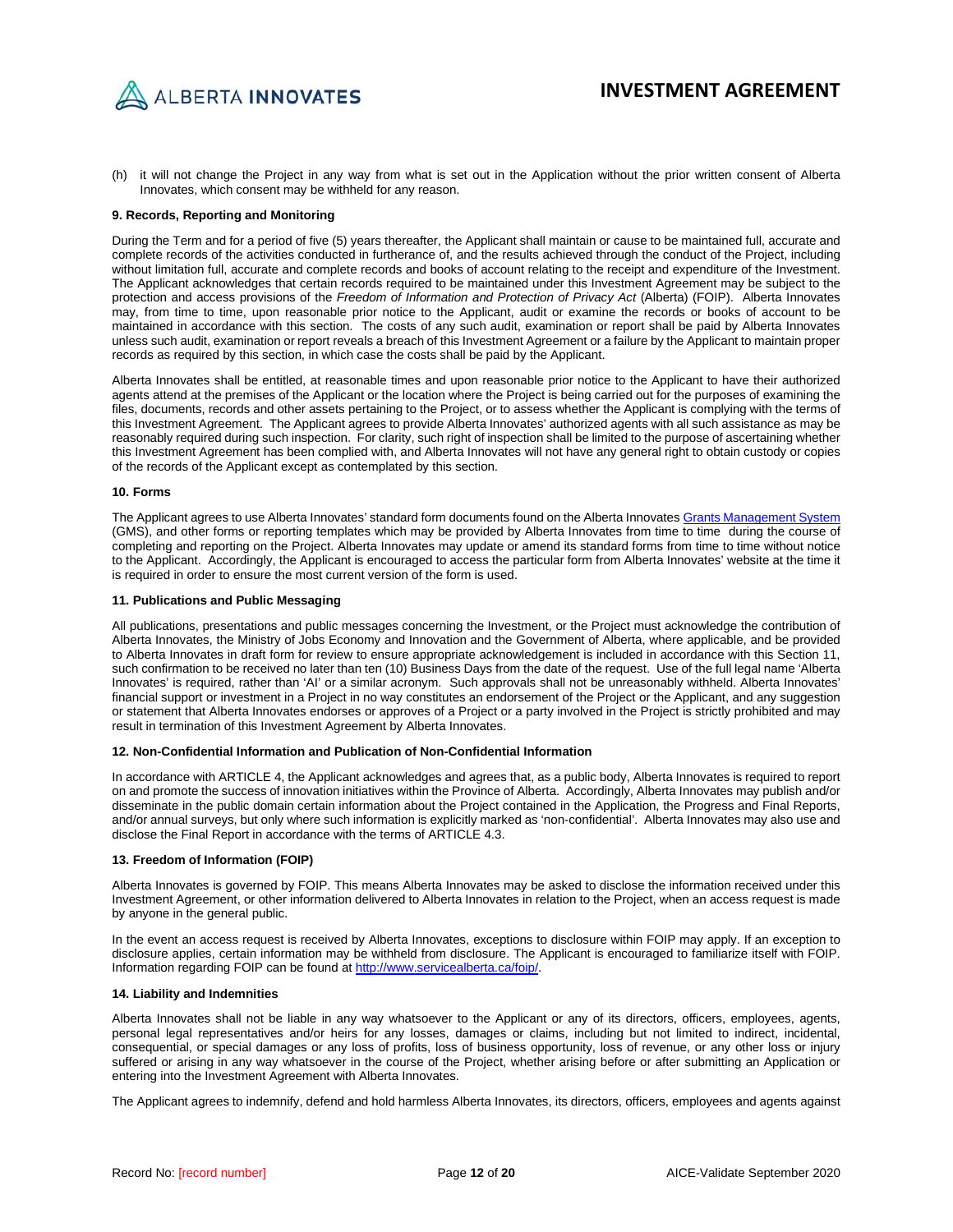

and from any and all third party claims, demands, actions and costs whatsoever (including legal costs on a solicitor and his own client full-indemnity basis) that may arise directly or indirectly out of any act or omission of the Applicant, or any of its directors, officers, employees, contractors, agents or legal representatives or the negligence or tortious act or willful misconduct of the Applicant or any of its directors, officers, employees, contractors, agents or legal representatives in relation to their obligations under this Investment Agreement.

This section will survive termination or expiry of this Investment Agreement.

#### **15. Insurance**

The Applicant shall, at its own expense and without in any way limiting its liabilities herein, insure its operations under a contract of General Liability Insurance, in accordance with the *Insurance Act* (Alberta), in an amount of not less than \$2,000,000 inclusive per occurrence, insuring against bodily or personal injury and property damage, including the loss of use thereof. Such insurance must be in place before the signing of this Investment Agreement and shall be maintained during the Term. The Applicant acknowledges that no protection is available from Alberta Innovates for any third-party claims pursuant to the Project. The Applicant shall provide a certificate of insurance when requested by Alberta Innovates. Where permitted by its constating documents and bylaws, the Applicant may elect to self-insure its obligations under this section.

#### **16. Dispute Resolution**

In the event of any dispute regarding the interpretation of any provision of this Investment Agreement, the Parties agree to refer the matter to joint discussion by senior officials of the Applicant and Alberta Innovates. If such senior officials cannot resolve a dispute, the Parties may agree to participate in mediation with a mutually acceptable mediator. Mediation will proceed on the following basis:

- (a) if the Parties cannot agree on a mediator they will ask the President or Executive Director of the Alberta Arbitration and Mediation Society to assist in the selection process;
- (b) the Parties will share the cost of the mediator equally and bear their own costs incurred with respect to the mediation, including but not limited to any legal costs;
- (c) no evidence of anything said or of any admission or communication made in the course of the mediation shall be admissible in any further legal proceedings, except with the consent of all Parties; and
- (d) any resolution reached will be based on the full participation of an agreement between the Parties.

For clarity, nothing in this Investment Agreement shall abrogate Alberta Innovates' rights to seek judicial or equitable relief or to enforce the terms of this Investment Agreement in a court of law.

#### **17. No Partnership, Joint Venture or Agency**

Nothing in this Investment Agreement shall be deemed to create a partnership, joint venture, association, agency, trust, or employeremployee relationship and no Party shall be authorized to hold itself out or to act as the agent or employee of any other Party for any purpose whatsoever.

#### **18. Governing Law**

This Investment Agreement shall be governed by the laws of the Province of Alberta and the laws of Canada applicable therein and the Parties hereby irrevocably attorn to the exclusive jurisdiction of the courts of the Province of Alberta for all disputes arising under this Investment Agreement.

#### **19. Interpretive Aids**

All references to the singular include the plural and vice versa and references to one gender include both genders and gender-neutral parties, where applicable. Derivations of terms or expressions defined herein shall have a corresponding meaning to the defined term or expression. The headings, article and section references appearing in this Investment Agreement are for convenience and ease of reference only and in no way define, limit or describe the scope or intent of this Investment Agreement or any part thereof. All of the provisions of this Investment Agreement shall be construed to be covenants and agreements as though the words specifically expressing covenants or agreements were used in each separate provision hereof. All recitals and schedules to this Investment Agreement are expressly incorporated herein. Any references to a statute include all applicable regulations, all amendments to that statute or applicable regulations and any statute or applicable regulation that supplements or replaces such statutes or applicable regulations, as the case may be. All monetary references are in lawful currency of Canada.

#### **20. Assignment**

Alberta Innovates may assign its rights under this Investment Agreement to an 'affiliate' (as that term is defined in section 2(1) of the *Business Corporations Act* (Alberta)) or successor entity on written notice to the Applicant.

#### **21. General Terms and Conditions**

A waiver of any provision of this Investment Agreement must be in writing and signed by the Party providing the waiver and is legally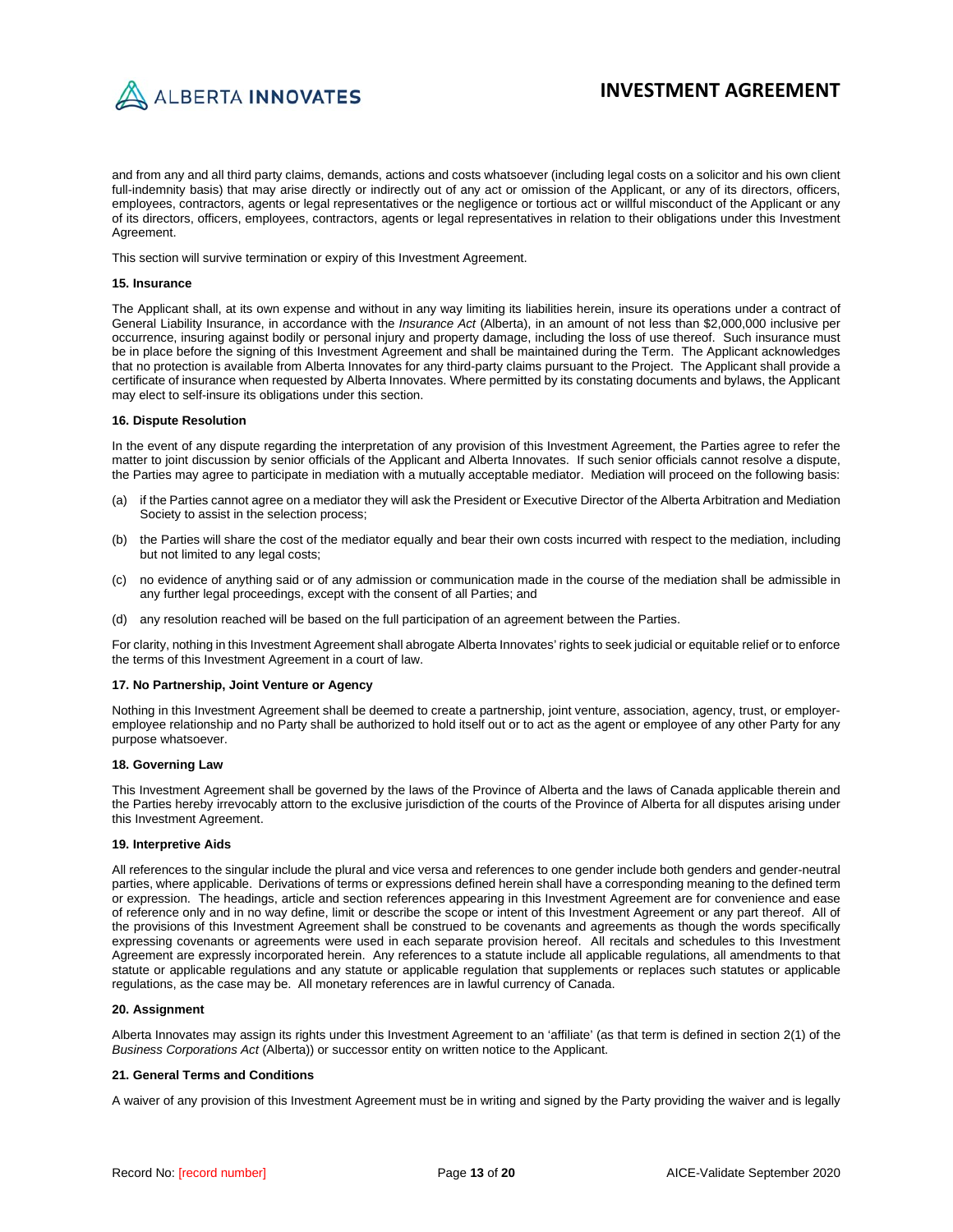

binding only in the specific instance and for the specific purpose for which it was given. The failure or delay of any Party to exercise any right under this Investment Agreement does not constitute a waiver of that right. No single or partial exercise of any right will preclude any other or further exercise of that right or the exercise of any other right, and no waiver of any of the provisions of this Investment Agreement will constitute a waiver of any other provision (whether or not similar).

If any provision of this Investment Agreement or its application to any Party or circumstance is determined by a court of competent jurisdiction to be illegal, invalid or unenforceable, it will be ineffective only to the extent of its illegality, invalidity or unenforceability without affecting the validity or the enforceability of the remaining provisions of this Investment Agreement and without affecting its application to the other Parties or circumstances.

This Investment Agreement does not and is not intended to confer any rights or remedies upon any Person other than the Parties. Any third party is not entitled to rely on the provisions of any project document in any action, suit, proceeding, hearing or other forum.

This Investment Agreement, including all schedules hereto, constitutes the entire agreement between the Parties as they relate to the obligations of Alberta Innovates under the Program. This Investment Agreement supersedes all other understandings, agreements and representations with Alberta Innovates. There are no representations, warranties, terms, conditions, covenants or other understandings, express or implied, collateral, statutory or otherwise from Alberta Innovates that the Parties are relying on in entering into and completing the Project. The Parties hereto acknowledge and agree that: (i) each Party has read and understands the terms and provisions of this Investment Agreement, have had the opportunity to review same with their legal counsel, and any rule whereby an ambiguity is to be resolved against the drafting Party does not apply in the interpretation of this Investment Agreement; and (ii) the terms and provisions of this Investment Agreement will be construed fairly as to all Parties hereto and not in favour of or against any Party, regardless of which Party was generally responsible for the preparation of this Investment Agreement.

Each Party agrees to execute, acknowledge and deliver such further instructions, and to do all such other acts, as may be necessary or appropriate in order to carry out this Investment Agreement.

If any act is required by the terms of this Investment Agreement to be performed on a day which is not a Business Day, the act will be valid if performed on the next succeeding Business Day.

This Investment Agreement may be executed in any number of counterparts and delivered via facsimile or electronically in portable document format. Each such counterpart, when so executed and delivered, shall be deemed an original and all such counterparts, when taken together, shall constitute one and the same instrument.

This Investment Agreement may be modified or amended by mutual agreement of the Parties. Depending on the nature of the change, Alberta Innovates will determine if a formal amending agreement is necessary, or if updated Schedules can be circulated electronically without the need for a formal amendment.

[THIS SPACE LEFT INTENTIONALLY BLANK]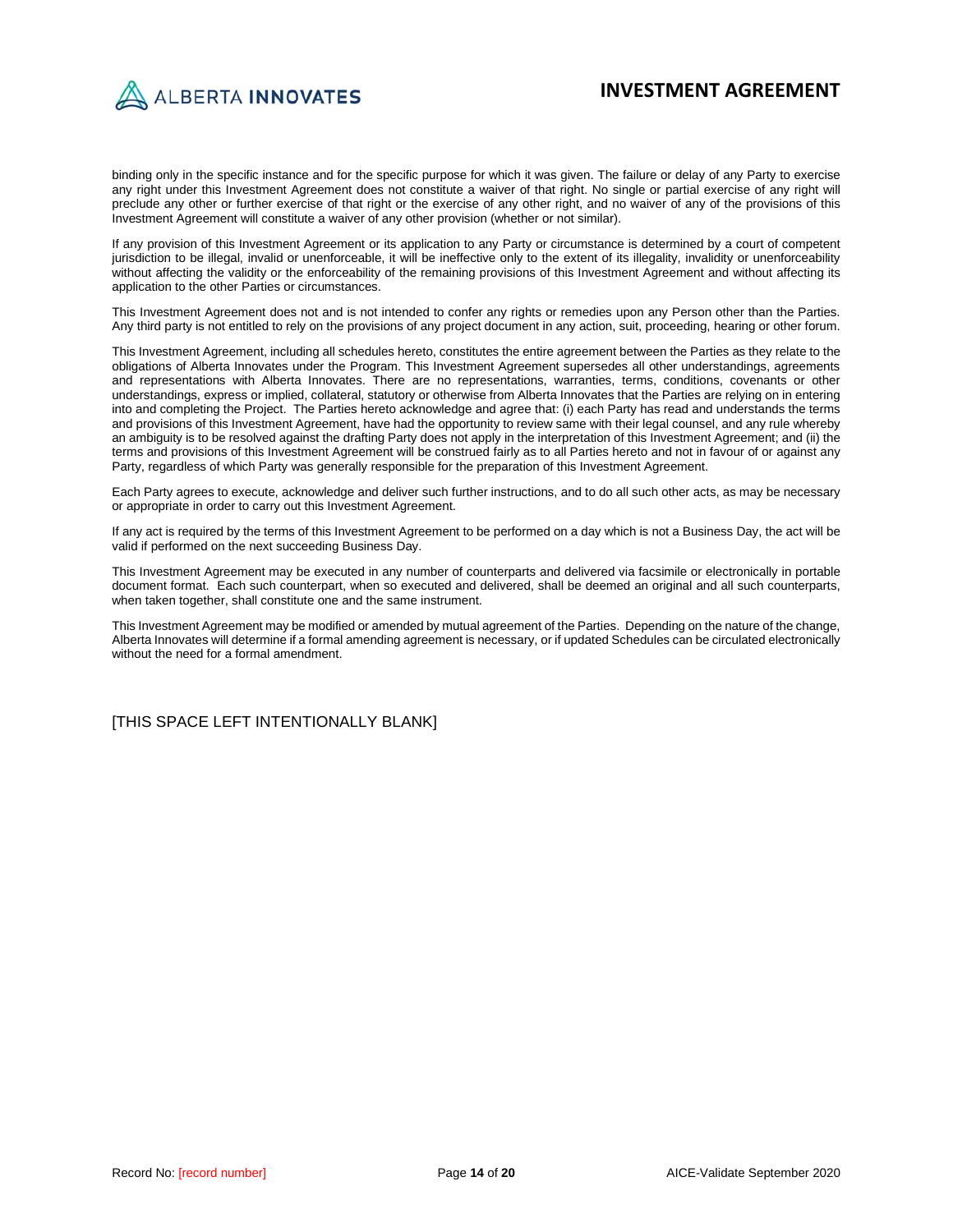

## **SCHEDULE B – DEFINED TERMS**

## **FOR THE PURPOSES OF THIS AGREEMENT, THE FOLLOWING TERMS ARE DEFINED TO HAVE THE CORRESPONDING MEANING:**

- (a) "**Applicant**" means the SME entity identified on the front page of this Investment Agreement who completed and submitted an approved Application;
- (b) "**Applicant Representative**" means the individual who is authorized to act on behalf of the Applicant;
- (c) "**Application**" means the application submitted by the Applicant, and attached as Schedule **C**;
- (d) "**Business Day**" means any day other than a Saturday, Sunday, or statutory holiday in the Province of Alberta;
- (e) "**Change of Control**" means any change in Control of a Person, directly or indirectly, by any means whatsoever (whether by merger, plan of arrangement, sale of shares or other equity interest through a single transaction or a series of related transactions;
- (f) "**Contribution**" means the financial contribution to be provided by the Applicant as detailed in Article 3;
- (g) "**Control**" means one or more of the following:
	- i a body corporate is controlled by a Person if: (A) securities of the body corporate to which are attached more than 50% of the votes that may be cast to elect directors of the body corporate are beneficially owned by the Person; and (B) the votes attached to those securities are sufficient to elect a majority of the directors of the body corporate;
	- ii an association, partnership, or other organization is controlled by a Person if: (A) more than 50% of the ownership interests, however designated, into which the association, partnership or other organization is divided are beneficially owned by the Person; and (B) the Person is able to direct the business and affairs of the association, partnership, or other organization; and
	- iii a Person that controls another Person is deemed to control any Person that is controlled or deemed to be controlled by the other Person;
- (h) "**Default**" means any one (1) or more of the following:
	- i the bankruptcy or insolvency of the Applicant, including becoming the subject matter of any proceeding relating to its bankruptcy, insolvency, receivership, liquidation, dissolution, winding up or entering into a plan of arrangement or similar agreement with its creditors;
	- ii any breach of an obligation or failure to perform or observe any provision on its part under the Investment Agreement or, made by the Applicant and any such breach or default continues for a period of ten (10) Business Days after receipt of written notice from Alberta Innovates specifying such breach; or
	- iii failure by the Applicant to proceed with the Project, not carry out the Project, materially alter the Project without obtaining Alberta Innovates prior written permission as contemplated herein;
	- iv but provided that where Alberta Innovates gives notice of the occurrence of a Default and the Default is cured within ten (10) Business Days, notice that the Default is no longer continuing will be given to Alberta Innovates by the Applicant immediately after the Applicant becomes aware that the Default has been cured, and Alberta Innovates will not rescind its Investment on the basis of that Default;
- (i) "**Eligible Expense**" means:
	- labour costs (gross wages or salaries incurred at reasonable market rates) for those individuals who are specifically identified as performing the service which is directly attributable to the Project and thereby quantifiable or measurable, excluding physicians, academic faculty members or company executives/senior management involved. Accordingly, general overhead is not considered an Eligible Expense;
	- ii costs of materials, made at the lower of cost or fair market value, which can be specifically identified and quantified as having been incurred in the performance of the Project activities, and which are so identified and quantified consistently in the cost accounting practices of the Applicant;
	- iii acquisitions of property including capital improvements to facility premises and capital equipment (but excluding land and buildings), made at the lower of cost or fair market value, that are critical to the performance of the Project will be considered on a case by case basis upon submission to Alberta Innovates by the Applicant. The contribution will be pro-rated to the Project time frame based on asset's expected economic life, if purchased, at industry standard depreciation rates with any residual undepreciated value attributed to the economic life of the asset remaining after Project completion being an Ineligible Expense;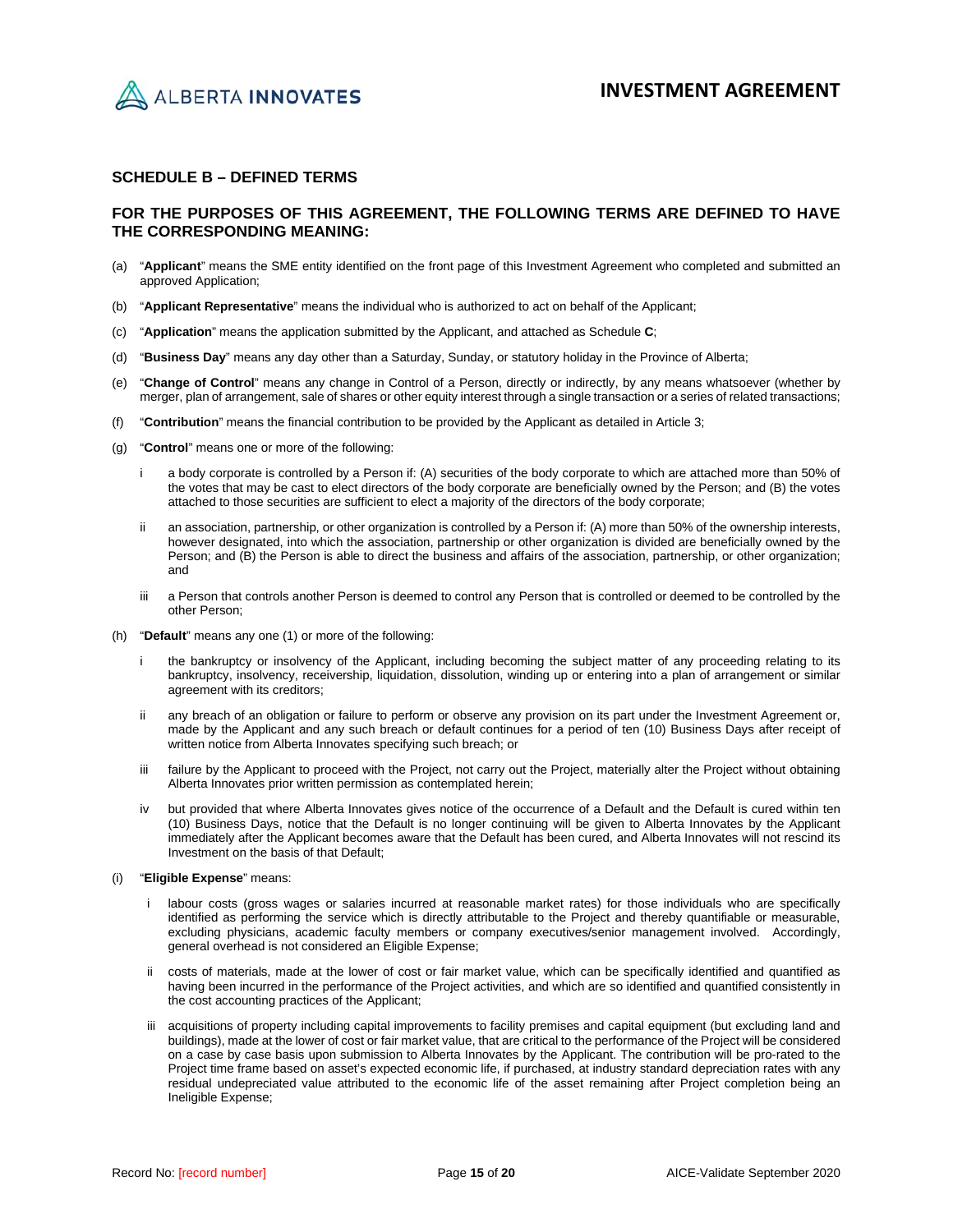ALBERTA INNOVATES

- iv acquisitions of software or information databases, made at the lower of cost or fair market value, that are critical to the performance of the Project will be considered. The cost of such technology will be pro-rated over the duration of the Project;
- v basic professional services, fees and disbursements, such as ongoing routine accounting, tax and legal business requirements and financing fees, directly related to the Project;
- vi cost of sub-contractors at fair market rates where the work of the sub-contractor(s) is directly related to the Project;
- vii costs of internships or support for students of knowledge institutions;
- viii costs relating to travel (including mileage, airfare (lowest economy class/excursion or other promotional type of air fare must be sought at the time of booking) and accommodation and meals at reasonable rates;
- ix additional direct operating costs (incurred at reasonable market rates), not falling within the categories of labour and materials, but which can be specifically identified and quantified as having been incurred, or to be incurred, in the performance of the Project activities and which are so identified and quantified consistently by the Applicant's cost accounting practices; and
- x any other cost which Alberta Innovates pre-approves in writing as an Eligible Expense.
- (j) "**Final Report**" means the final report summarizing the outcomes of the Project, to be completed by the Applicant in the standard form no later than thirty (30) days after the Project Completion Date. The Final Report must provide accounting for all Project revenues and expenses, and include a concise summary of what the project has achieved, and compare the outcomes and performance of the Project with reference to the desired outcomes specified by Alberta Innovates, and the desired Project outcomes as stated in the Application and in this Investment Agreement;
- (k) "**Full Time**" means a condition existing when, for a calendar month, a Person permanently employed by an SME averages at least thirty (30) hours of service per week, or one-hundred-thirty (130) hours of service per month;
- (l) "**Ineligible Expense**" means any one (1) of the following:
	- i. any cost that does not qualify as an Eligible Expense;
	- ii. any cost incurred prior to prior to the Effective Date of this Investment Agreement, except where Alberta Innovates has provided written approval to include the cost as an Eligible Expense;
	- iii. transactions between related parties except where the related parties meet the eligibility requirements of the Program;
	- iv. allowance for interest on debt;
	- v. losses on investments, bad debts and expenses for collection charges;
	- vi. losses on other projects or activities outside the approved Project;
	- vii. fines and penalties;
	- viii. unreasonable compensation for Project labour;
	- ix. consulting fees or honoraria physicians, academic faculty members or company executives/senior management involved.
	- x. costs for professional training & development;
	- xi. Federal and Provincial income taxes, goods and services taxes;
	- xii. costs related to land and buildings (for example, acquisitions, leases and/or leasehold improvements);
- xiii. depreciation and amortization charges;
- xiv. advertising costs, except reasonable advertising of an industrial or institutional character placed in trade, technical or professional journals for the dissemination of information for the industry or institution;
- xv. costs associated with applying for government grants and programs;
- xvi. basic professional services, fees and disbursements, such as ongoing routine accounting, tax and legal business requirements and financing fees unless directly related to the Project;
- xvii. routine testing and maintenance;
- xviii. routine testing and maintenance;
- xix. entertainment expenses, gifts, awards and alcoholic beverages; and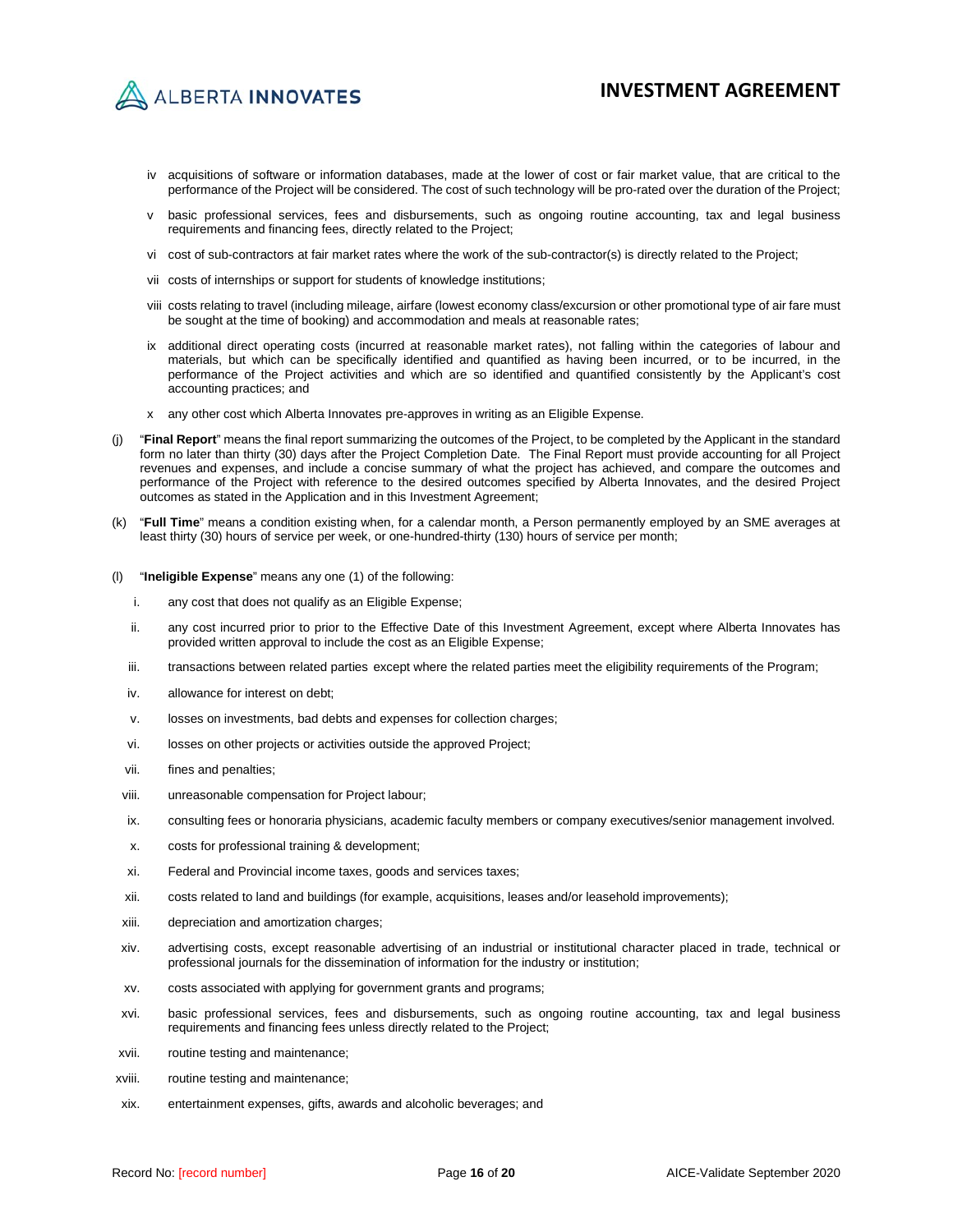

- xx. any other costs deemed ineligible by Alberta Innovates;
- (m) "**In-Kind**" means a contribution in goods or services to the Project, as opposed to cash;
- (n) "**Intellectual Property**" means tangible or intangible property in which Intellectual Property Rights subsist and/or that is subject to Intellectual Property Rights including, without limitation, ideas, formulae, algorithms, concepts, techniques, processes, procedures, approaches, methodologies, plans, systems, research, information, documentation, data, data compilations, specifications, requirements, designs, diagrams, inventions, technology, computer programs (including all related code), tools, products, knowledge, know-how and trade secrets;
- (o) "**Intellectual Property Rights**" means:
	- i. any and all proprietary rights anywhere in the world provided under: patent law, copyright law, trademark law, design patent or industrial design law, semiconductor chip or mask work law, trade secret law, or any other statutory provision or common law principle that provides a right in either intellectual property or the expression or use of intellectual property; and
	- ii. any and all applications, registrations, licenses, sub-licenses, franchises, agreements or any other evidence of a right in any of the foregoing;
- (p) "**Investment**" means the total amount of funding granted by Alberta Innovates to an Applicant and governed by this Investment Agreement;
- (q) "**Investment Agreement**" means this Investment Agreement between Alberta Innovates and the Applicant, including all schedules hereto;
- (r) "**Milestone**" means a major segment of the Project activities for the purpose of monitoring and measuring the progress of the Project, concluding in every case, with a critical "go/no go" decision and "**Milestones**" mean all major segments of the Project activities which comprise the entire Project;
- (s) "**Milestone Payment(s)**" means the portion of the Investment allocated to a Milestone as described in the Milestone, Reporting and Payment Schedule attached as Schedule **D**;
- (t) "**Milestone, Reporting and Payment Schedule**" means the schedule of Milestone Payments as set out in Schedule **D** of this Investment Agreement;
- (u) "**Parties**" means the Applicant and Alberta Innovates, and "**Party**" means any one (1) of them;
- (v) "**Person**" means any individual, body corporate, partnership, sole proprietorship, joint venture, trust, unincorporated association, unincorporated organization, and any other entity or organization of any nature whatsoever. Unless the context otherwise requires, any reference to a Person includes its heirs, administrators, executors and other legal representatives, successors and permitted assigns;
- (w) "**Program**" means the Accelerating Innovation into CarE (AICE) Validate Program;
- (x) "**Program Guide"** means the Program Guide for the program named in this Investment Agreement, a copy of which is available on the Alberta Innovates website.
- (y) "**Progress Report**" means the report required by Alberta Innovates from the Applicant in the standard form, no later than thirty (30) days after the completion of each Milestone. The report must provide accounting for all Project revenues and expenditures, a concise summary of what the Project has achieved, and the status of performance of the Project addressing the specific outcomes in relation to the objectives of Alberta Innovates and the expected outcomes as stated in the Applicant's Application and this Investment Agreement;
- (z) "**Project**" means the scope of work to be performed by the Applicant, as first described in the Application, and as set out in the Milestone, Reporting, and Payment Schedule attached as Schedule **D**;
- (aa) "**Project Completion Date**" means the date set out in Section 2.3 on which the Applicant anticipates completing the Project, understood to be the Milestone Completion Date of the last Milestone as indicated in Schedule **D**;
- (bb) "**Project Costs**" means all Eligible Expenses incurred during the course of the Project;
- (cc) "**Project Start Date**" means the date set out in Section 2.2 on which the Applicant can start incurring Project Costs, understood to be the Milestone Start Date of the first Milestone as indicated in Schedule **D**;
- (dd) "**SME**" means, for the purposes of Program, a company with fewer than 500 Full Time employees and less than \$50,000,000 annual gross revenue;
- (ee) "**Sub-Contractor**" means an entity or individual which provides services and/or products to the Applicant that are required to perform the Project;
- (ff) "**Term**" means the Term of this Investment Agreement, as defined in Article 2.5 of the main body above; and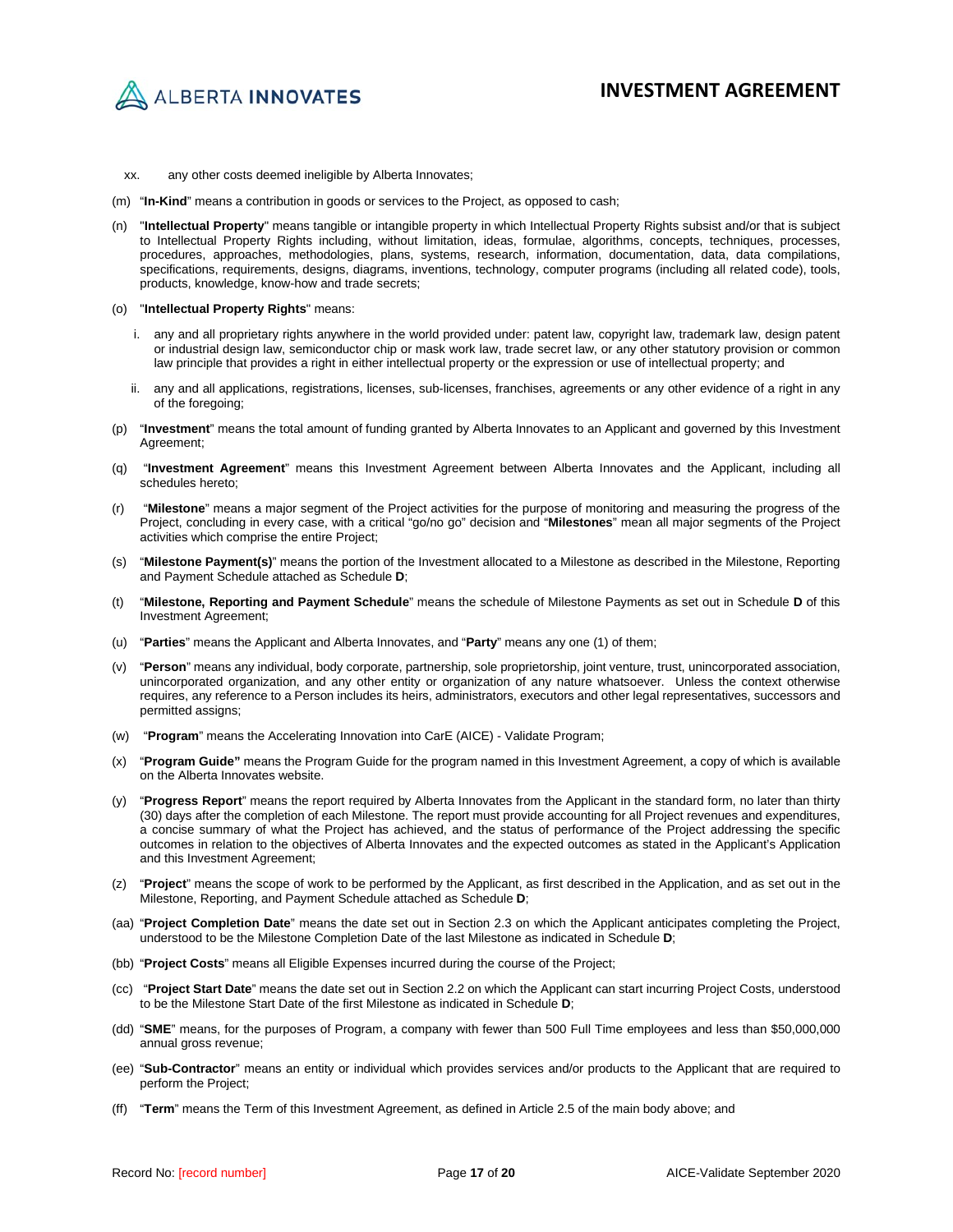

(gg) "**Terms and Conditions**" means the terms and conditions governing this Investment Agreement, as set out in Schedule **A**.

The preceding definitions are not exhaustive and other defined terms may be used throughout this Investment Agreement.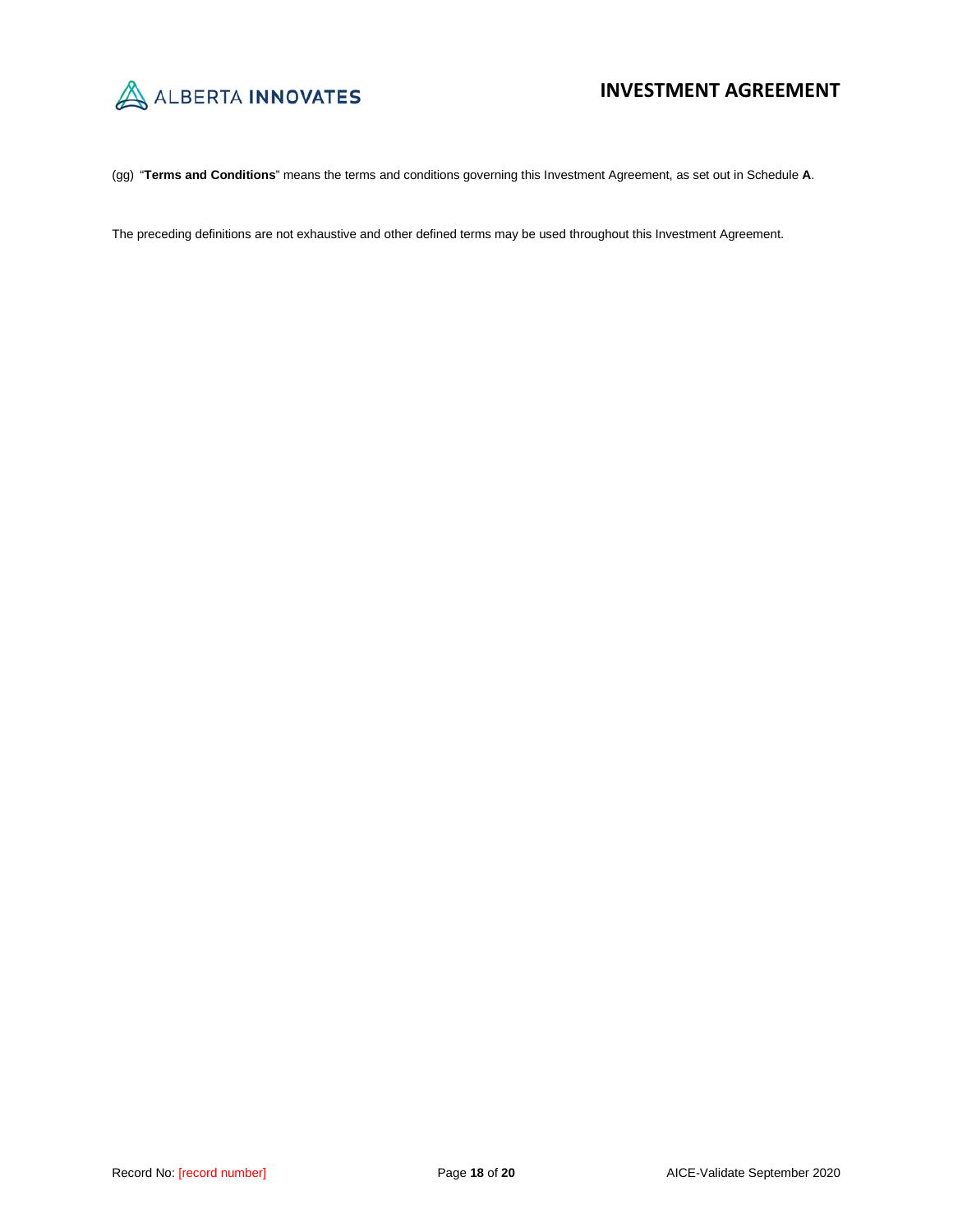

Accelerating Innovations into CarE (AICE) – Validate Program

Agreement Number: [Record Number]

# **SCHEDULE C – APPLICATION AS ATTACHED**